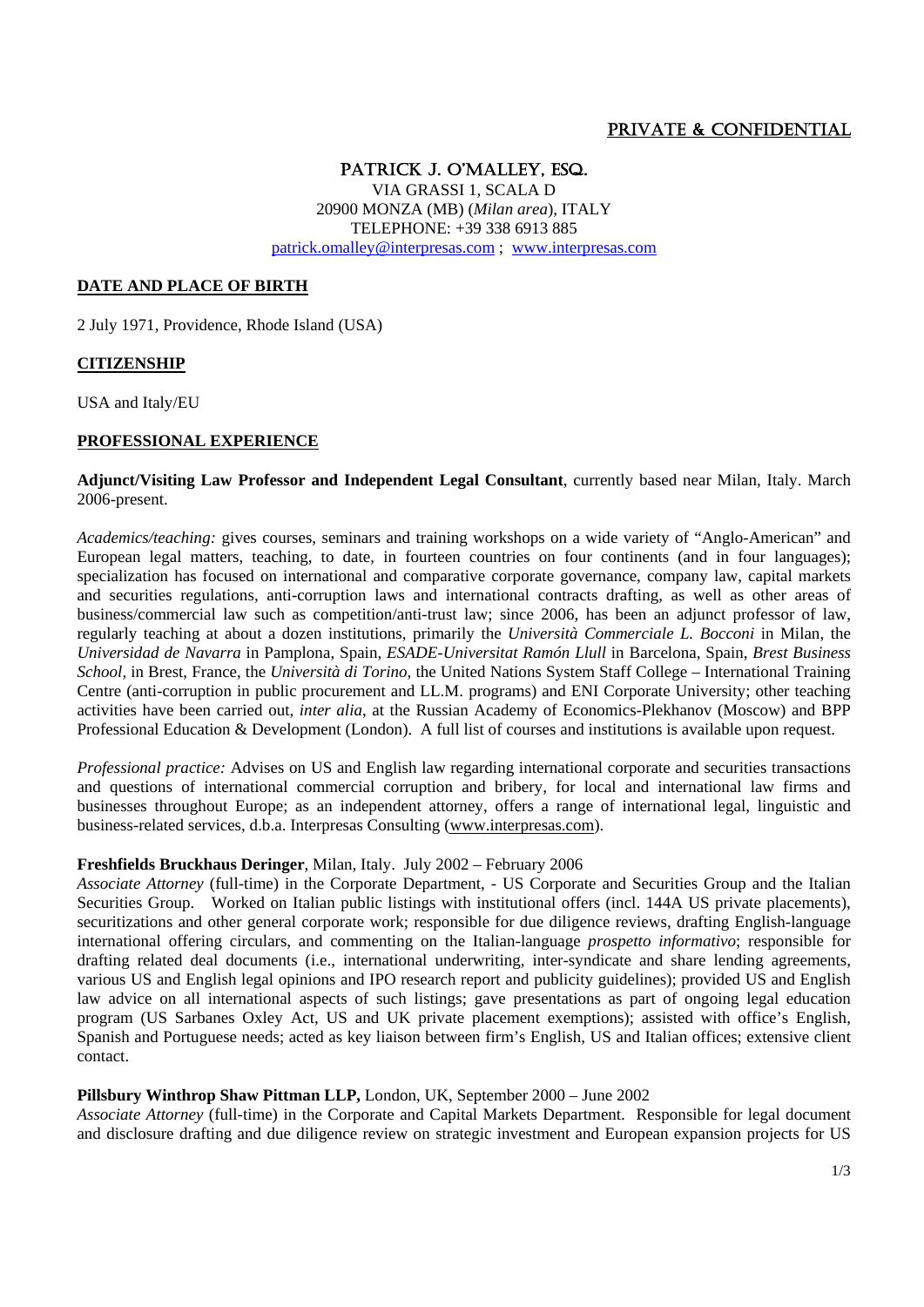corporate clients and private placement equity offerings; assisted EU corporate clients with the preparation of their US Form 20-F annual report filings with the SEC; assisted firm's California-based high-tech clients with licencing agreements in the EU; assisted large US clients with tax-driven, multi-stage EU-wide corporate restructuring step plans relating to European operations; performed research on various international commercial law, corporate and securities issues; held support roles in M&A transactions, made US SEC and state securities law filings; handled office's Italian, French and Spanish-language needs; extensive client contact.

### **Edwards Wildman Palmer LLP**

*Associate Attorney* (full-time), Palm Beach, FL, September 1999 – July 2000, in the Corporate and Venture Capital practices. Responsible for document drafting and for research on corporate and international commercial law issues (including commercial disputes' settlements), for the preparation of documentation for private equity offerings, for research on various securities for making US SEC and state securities law filings, and for Venture Capital group marketing efforts; handled office's Spanish, French, Italian and Portuguese-language needs; extensive client contact.

#### *Law clerk* (part-time), Providence, RI, September - December 1998

During fall semester, conducted research and writing on a variety of projects for the Trusts & Estates, Municipal and Corporate practices.

*Summer Law Associate* (full-time), Providence, RI, July - September 1998 Conducted legal research and memoranda drafting in the Corporate, Litigation, Trusts & Estates, and Venture Capital practices.

## **Freshfields Bruckhaus Deringer,** London, UK, January - May 1999

*Intern* in the Corporate Dept., US Corporate and Securities Group, for academic credit as part of the Boston College Law School / King's College London Program; worked on securities and corporate law questions relating to US law aspects of European transactions (non-registered/offshore securities offerings, M&A), as well as increasing firm's US securities law 'know-how' resources. (25-35 hrs. p.w.)

**American Institute for Foreign Study**, *Universidad de Salamanca*, Salamanca, Spain, Summers 1992 - 1995 *Director* (full-time): Summer University Program with *Cursos Internacionales*: oversaw all aspects of program including finances, housing, academics, travel, and emergency aid for 110 students; promoted from *Assistant Director* and *Cultural Coordinator.*

**Offices of the Lt. Governor and the Senate Majority Leader**, State of Rhode Island, Providence, RI, June 1989 – August 1991 and January - May 1993

*Legislative Aide* (part-time): Conducted current events/legislative research and assisted full-time staff coordinate various policy programs; organised legislative documents and bills; updated senators on daily agenda.

# **PROFESSIONAL QUALIFICATIONS & AFFILIATIONS**

- Admitted as an attorney-at-law in the US to the state bars of New York, Florida and Massachusetts
- Enrolled as a solicitor with the Law Society of England & Wales and registered with the UK Solicitors Regulatory Authority (SRA)
- Adjunct Academic Fellow at The Pell Center for International Relations and Public Policy Salve Regina University, Newport, RI (USA)

### **EDUCATION**

### **Universidad de Navarra – Facultad de Derecho**, Pamplona, Spain (2009-2015)

 Received *PhD* in Law (comparative company & anti-corruption laws); *Summa Cum Laude* ("*sobresaliente cum laude*") with qualification of *Doctor Europaeus* (for meeting trans-national and linguistic requirements regarding the research, drafting and in-person defense of the dissertation). Dissertation director: Prof. Eduardo Valpuesta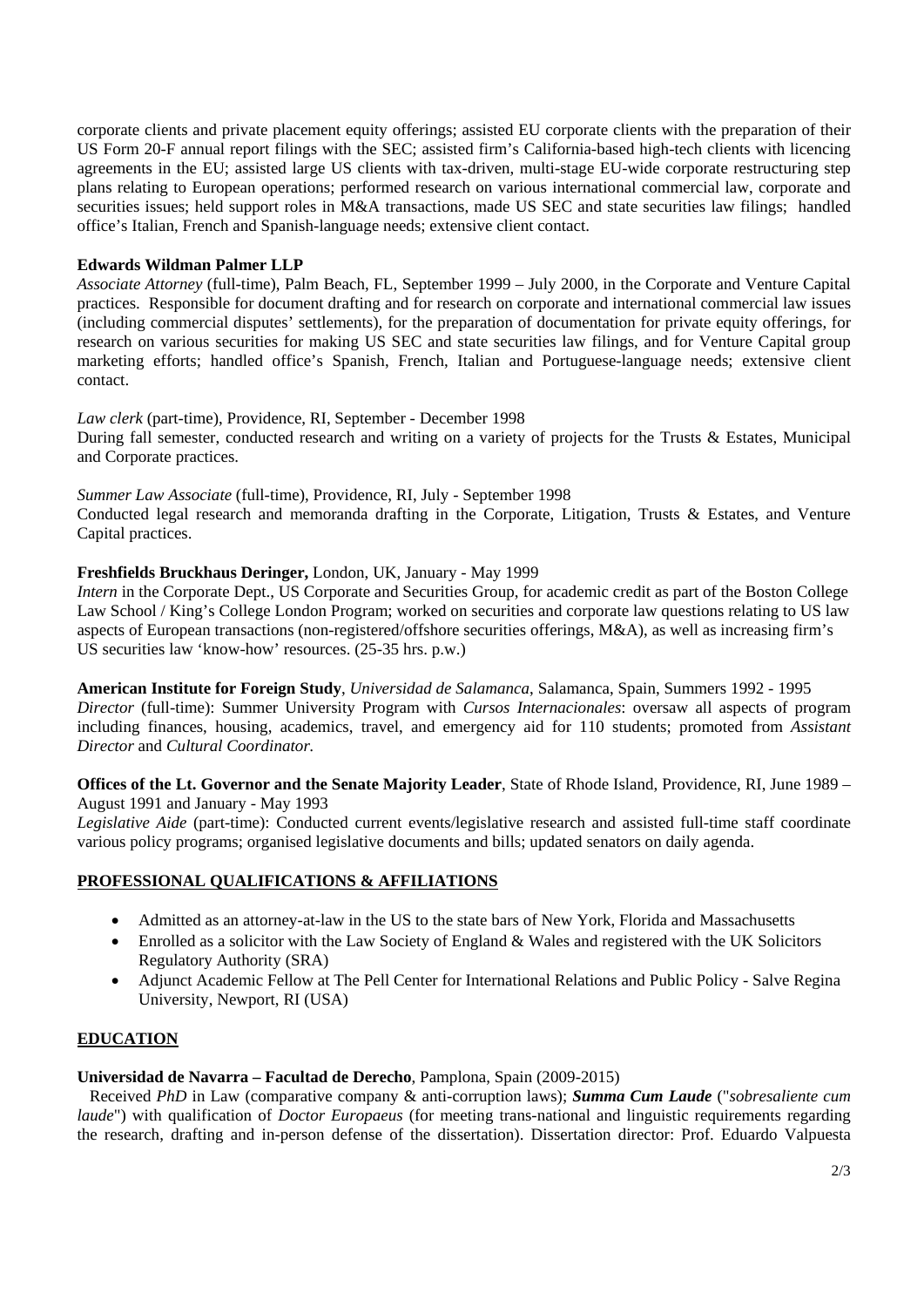Gastaminza (Navarra); doctoral tribunal composed of: Prof. José María de la Cuesta (Madrid Complutense), Prof. Manuel Ángel López Sánchez (Navarra), Prof. Jorge Noval Pato (Navarra), Prof. Concepción Pablo Romero (Pública de Navarra), Prof. Prof. M. Pierre Tracol (Brest); additional official written opinions on dissertation provided by: Prof. Michele Graziadei (Turin) and Prof. Diana Cerini (Milan Bicocca).

 Dissertation title: *"The Parameters of Duties of Boards of Directors Concerning Corporate Corruption and Bribery: Comparative Development of Applicable Laws, Regulations and Cases (US- Federal & Delaware vs. The UK – focus on England & Wales)*".

#### **Boston College Law School,** Newton, MA, 1996 - 1999

Received *Juris Doctor* degree (a US professional doctorate); GPA: 3.13/4.00

 Participated in Boston College's **King's College London – Law Program** in the British legal system and international law, spring semester 1999, taking courses at King's College and at the LSE (London School of Economics & Political Science).

 **President**, International Law Society, 1997-98, member, 1996-99; participant in the Negotiations & Client Counseling Competitions, 1996-97; member of the Latin American Law Students Association, 1998-99.

## **The Graduate Institute of International and Development Studies - Institut de Hautes Études Internationales et du Développement** (*Université de Genève*), Geneva, Switzerland, 1993 - 1995

*Diplôme d'études supérieures* (Masters) degree in International Relations - History & Politics specialisation

Thesis title: "Spanish Policy towards Latin America, 1976-1995".

#### **Providence College,** Providence, RI, 1989 - 1993

 B*.*A. degree*, Summa Cum Laude*; completed a double major in History and Modern Languages (Spanish and Russian)*.*

- GPA: **3.91/4.00**; Class Rank: 8/1068.
- Honors: Liberal Arts Honors Program; graduated first in the History Department; International History, Philosophy, Spanish and Foreign Language Honor Societies; **Director of Public Relations**, AIESEC RI/Providence College (*Association Internationale des Etudiants en Sciences Economiques et Commerciales*), 1989-1991; delegate at the AIESEC World Conference on Reform of the Soviet Economy, Moscow, Nov. 1990.

#### **Universidad de Salamanca,** Salamanca, Spain, 1991 - 1992

Studied Spanish history, language, literature & art, European Union economics and Latin American literature.

### **LANGUAGE ABILITIES**

Tri-lingual English / Spanish / Italian, fluent French and Portuguese, basic Catalan and Romansh (*Rumantsch grischun*), currently learning German.

### **INTERESTS/ACHIEVEMENTS**

History, languages, travel and hiking / mountain climbing (member, *Club Alpino Italiano*- Milan section); Ibero-American culture.

#### References available upon request.

*Presto il mio consenso al trattamento dei miei dati personali ai sensi del Decreto Legislativo n. 196 del 30 giugno 2003 "tutela del trattamento dei dati personali". I hereby authorise use of my personal data pursuant to Italian Legislative Decree no. 196 of 30 June 2003 regarding treatment of personal information.*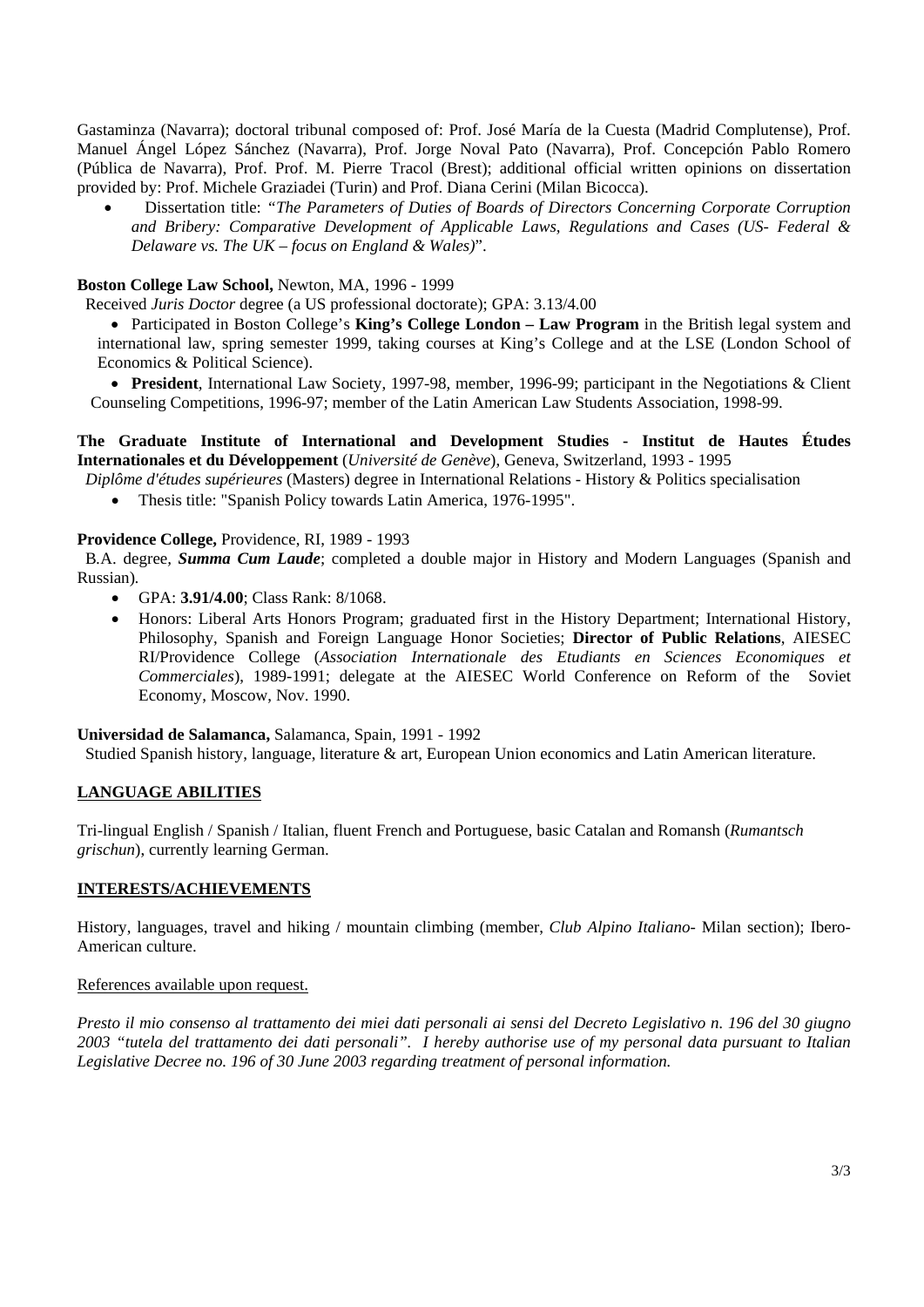#### $\blacksquare$ *Attorney-at-law (US- NY, FL & MA) and Solicitor (England & Wales)*

*Overview of Teaching/Academic Activities* 

### *Contents*

*I. Current and planned classes, seminars and lectures II. Past classes, seminars and lectures (2006-2014) III. Research and writing activities IV. Initial professional references* 

## **("hrs" refers to total class hours taught)**

*I. Current and planned classes, seminars and lectures:*

\* Courses: International Corporate Law and Securities Regulation (approx. 55 hours total) - International Business Law Program (IBLP), Garrigues Chair in Global Law, *Universidad de Navarra, Law Faculty*, **Pamplona, Spain** (Fall 2014 semester & Spring 2015 semester)

\* Course (24 hours): Abbreviated Comparative Business Law for Masters Students, *France Business School*, **Brest and Clermont-Ferrand, France** (Spring 2015)

\*Class (hrs t.b.d.): Introduction to international bribery/corruption laws, principles and best practices and their effect on public procurement projects, Master's Programme in Public Procurement Management for Sustainable Development / Procurement Audit and Systems for Prevention and Detection of Fraud and Corruption (George Jadoun, director). *United Nations International Training Centre of the International Labour Office & the Turin School of Development*, **Turin, Italy** (tentatively planned for Fall 2014/Spring 2015)

\* Course in European-US Corporate Law (focus on both EU and national/US laws and regulations), *France Business School (Brest Campus)*, **Brest, France** (Fall 2014)

\* Course: Introduction to the Principles of Law (for first year students), *France Business School (Brest Campus)*, **Brest, France** (Fall 2014)

\*Course (12 hrs), Advanced Legal English and Legal Drafting, *AGAT – Turin Young Lawyers Association*, **Turin, Italy** (Fall 2014)

\*Seminars (approx. 30 hrs total) Legal English and Anglo-American Contracts Drafting - *Master Breve In Contrattualistica Internazionale* (Abbreviated Masters in International Contracts) - Altalex Formazione, **Bologna, Padua, Milan and Rome, Italy** (2014-2015)

\*Seminars (6 hrs per day), on "*International corporate anticorruption laws: the U.S. FCPA, the OECD Convention and the UK Bribery Act 2010*", BPP Professional Education, Legal Training Series, for lawyers and accountants, **London, England** (April, June and October 2014)

\* Course (40 hrs.): Comparative Business & Corporate Law (US vs. EU), LLM Program, *ESADE Law School – Universidad Ramon Llull*, **Barcelona, Spain** (Fall 2014)

\* Course (36 hrs.): Business & Corporate Ethics from an International Comparative Perspective, MBA Program, *Salve Regina University*, **Newport, RI, USA** (September 2014)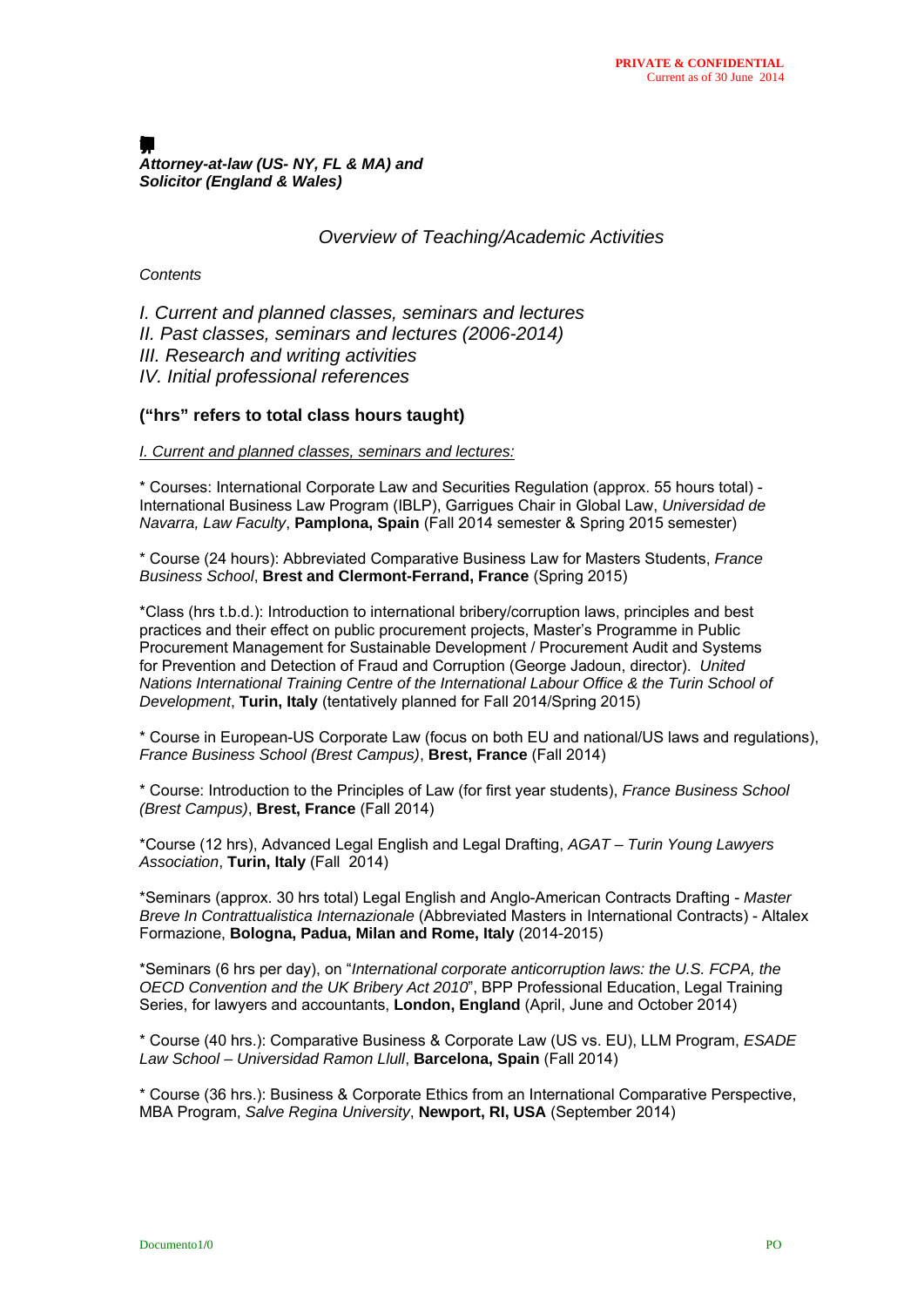*II. Past classes, seminars and lectures:*

# *2014*

\*Class (4 hrs): Introduction to international bribery/corruption laws and their effect on public procurement matters, Master's Programme in Public Procurement Management for Sustainable Development (George Jadoun, director). *United Nations International Training Centre of the International Labour Office & the Turin School of Development*, **Turin, Italy** (June 2014)

\*Seminars (24 hrs): Terminology, legal writing and contract drafting techniques, International bribery/corruption laws (FCPA, UK Bribery Act, OECD Convention), trade sanctions regimes and international joint ventures (4 full days' training), LL.M. in International Trade Law - Contracts and Dispute Resolutions (George Jadoun, director). *United Nations International Training Centre of the International Labour Office & the Turin School of Development*, **Turin, Italy** (March-May 2014)

\* Seminars (10 hrs) in General Business and Corporate Law - "Legal Week in London", *Universidad de Navarra, Law Faculty*, **London, England** (June 2014)

\* Course: International Securities Regulation (approx. 27 hours total) - International Business Law Program (IBLP), Garrigues Chair in Global Law, *Universidad de Navarra, Law Faculty*, **Pamplona, Spain** (Spring 2014 semester)

# *2013*

\*Seminars (c.15 hrs): Introduction to international bribery/corruption laws and their effect on public procurement matters (2 days' training), Master's Programme in Public Procurement Management for Sustainable Development (George Jadoun, director). *United Nations International Training Centre of the International Labour Office & the Turin School of Development*, **Turin, Italy** (June and October 2013)

\* Course (40 hrs.): Comparative Business & Corporate Law (US vs. EU), LLM Program, *ESADE Law School – Universidad Ramon Llull*, **Barcelona, Spain** (Fall 2013)

\* Course in European-US Corporate Law (focus on both EU and national/US laws and regulations), *France Business School (Brest Campus)*, **Brest, France** (Fall 2013)

\* Course: Introduction to the Principles of Law (for first year students), *France Business School (Brest Campus)*, **Brest, France** (Fall 2013)

\* Courses: International Corporate Law and Securities Regulation (approx. 55 hours total) - International Business Law Program (IBLP), Garrigues Chair in Global Law, *Universidad de Navarra, Law Faculty*, **Pamplona, Spain** (Fall 2013 semester)

*\**Guest lecture (3 hours), *La problématique de la rédaction et négociation des contrats commerciaux en anglais, Masters en droit contractual* (given in French), Prof. Pierre Tracol, *Université de la Bretagne Occidentale*, **Brest, France** (Nov. 2013).

\*Seminar (6 hrs per day), on "*International corporate anticorruption laws: the U.S. FCPA, the OECD Convention and the UK Bribery Act 2010*", BPP Professional Education, Legal Training Series, for lawyers and accountants, **London, England** (October 2013)

\*Seminars (24 hrs): Terminology, legal writing and contract drafting techniques, International bribery/corruption laws (FCPA, UK Bribery Act, OECD), trade sanctions regimes and international joint ventures (4 full days' training), LL.M. in International Trade Law - Contracts and Dispute Resolutions. *United Nations International Training Centre of the International Labour Office & the Turin School of Development*, **Turin, Italy** (March-May 2013)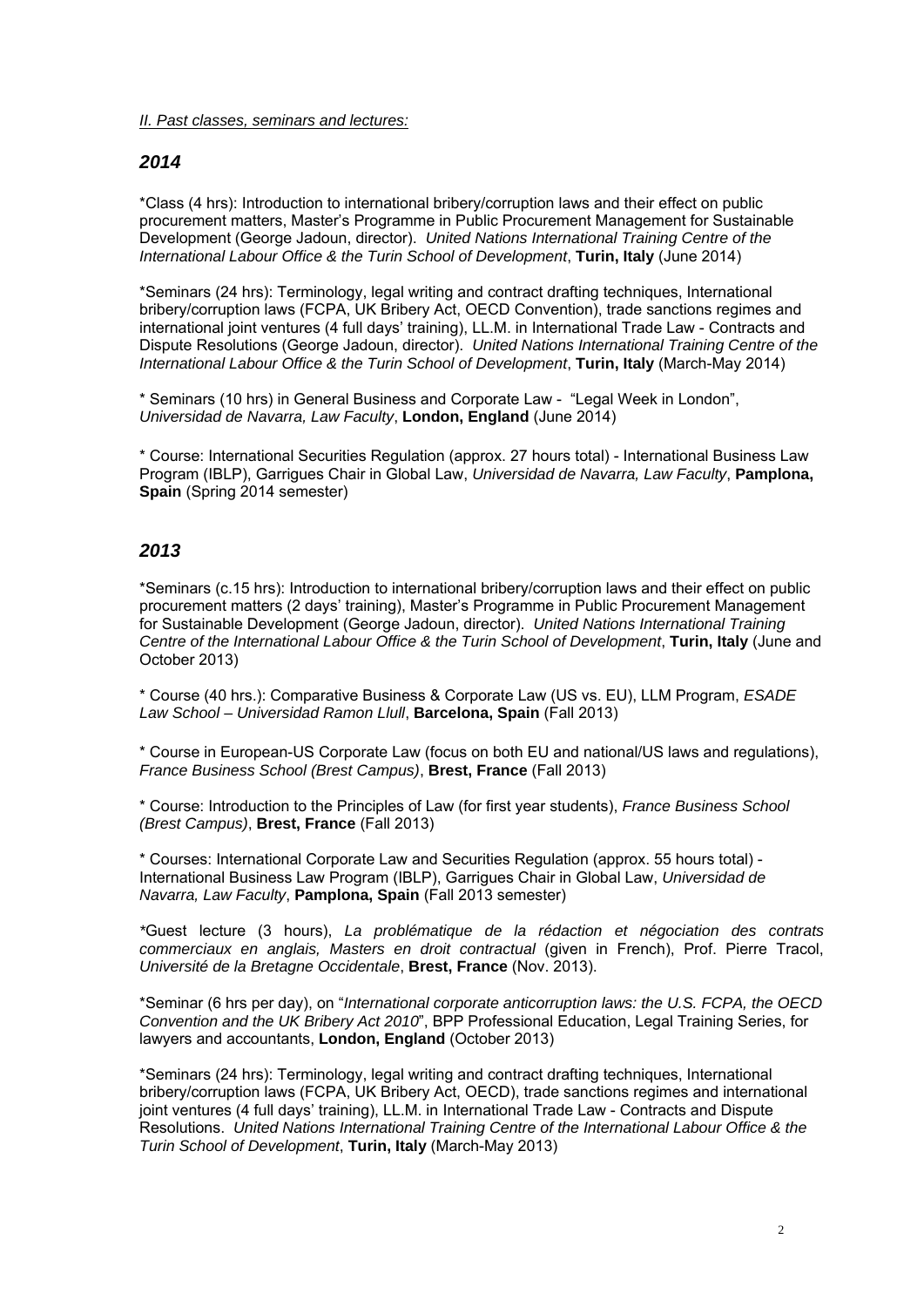\*Seminars (approx. 15 hrs total) Legal English and Anglo-American Contracts Drafting - *Master Breve In Contrattualistica Internazionale* (Abbreviated Masters in International Contracts) - Altalex Formazione, **Bologna, Padua and Rome, Italy** (Spring/Summer/Fall 2013)

\* Course (36 hrs.): Business & Corporate Ethics from an International Comparative Perspective, MBA Program, *Salve Regina University*, **Newport, RI, USA** (September 2013)

\* Course (48 hrs.): International Comparative Business Law, Master of Science in Management (MIM), *Università Commerciale Luigi Bocconi*, **Milan, Italy** (Spring Semester 2013)

\* Seminars (10 hrs) in General Business and Corporate Law - "Legal Week in London", *Universidad de Navarra, Law Faculty*, **London, England** (June 2013)

\*Course (12 hrs), Advanced Legal English and Legal Drafting, *AGAT – Turin Young Lawyers Association*, **Turin, Italy** (May-July 2013)

\*Seminar (3 hrs) in Legal Drafting in English, *University Institute of European Studies*, **Turin, Italy** (April 2013).

\*Seminar (4 hrs) in Legal Drafting in English (given in Italian), *Masters Lingua e Diritto*, *Trent School of Management*, **Trent, Italy** (February 2013).

\* Courses: International Corporate Law and Securities Regulation (approx. 55 hours total) - International Business Law Program (IBLP), Garrigues Chair in Global Law, *Universidad de Navarra, Law Faculty*, **Pamplona, Spain** (Fall 2012 semester & Spring 2013 semester)

\*Model lectures in international business law, as a law faculty representative for Bocconi University open-house/information days for visiting high school honors students (2012-2013).

# *2012*

\* Course (40 hrs.): Comparative Business & Corporate Law (US vs. EU), for both LLM Program & *Máster de Acceso a la Abogacía*, *ESADE Law School – Universidad Ramon Llull*, **Barcelona, Spain** (Dec. 2012)

\*Seminars (6 hrs per day), on "*International corporate anticorruption laws: the U.S. FCPA, the OECD Convention and the UK Bribery Act 2010*", BPP Professional Education, Legal Training Series, for lawyers and accountants, **London, England** (June and October 2012)

\*Course (12 hrs), Legal English and Legal Drafting (Basic), *AGAT – Turin Young Lawyers Association*, **Turin, Italy** (May-July 2013)

*\**Guest lecture (3 hours), *La problématique de la rédaction et négociation des contrats commerciaux en anglais, Masters en droit contractual* (given in French), Prof. Pierre Tracol, *Université de la Bretagne Occidentale*, **Brest, France** (Nov. 2012).

\*Seminars (approx. 15 hrs total) Legal English and Anglo-American Contracts Drafting - *Master Breve In Contrattualistica Internazionale* (Abbreviated Masters in International Contracts) - Altalex Formazione, **Padua and Rome, Italy** (Fall 2012)

\* Course (36 hrs.): Business & Corporate Ethics from an International Comparative Perspective, MBA Program, *Salve Regina University*, **Newport, RI, USA** (September 2012)

\* Course in European-US Corporate & Business Law (focus on both EU and national/US laws and regulations), *ESC - Ecole Supérieure de Commerce de Bretagne - Brest* (The Graduate School of Management of Brittany), **Brest, France** (November 2012)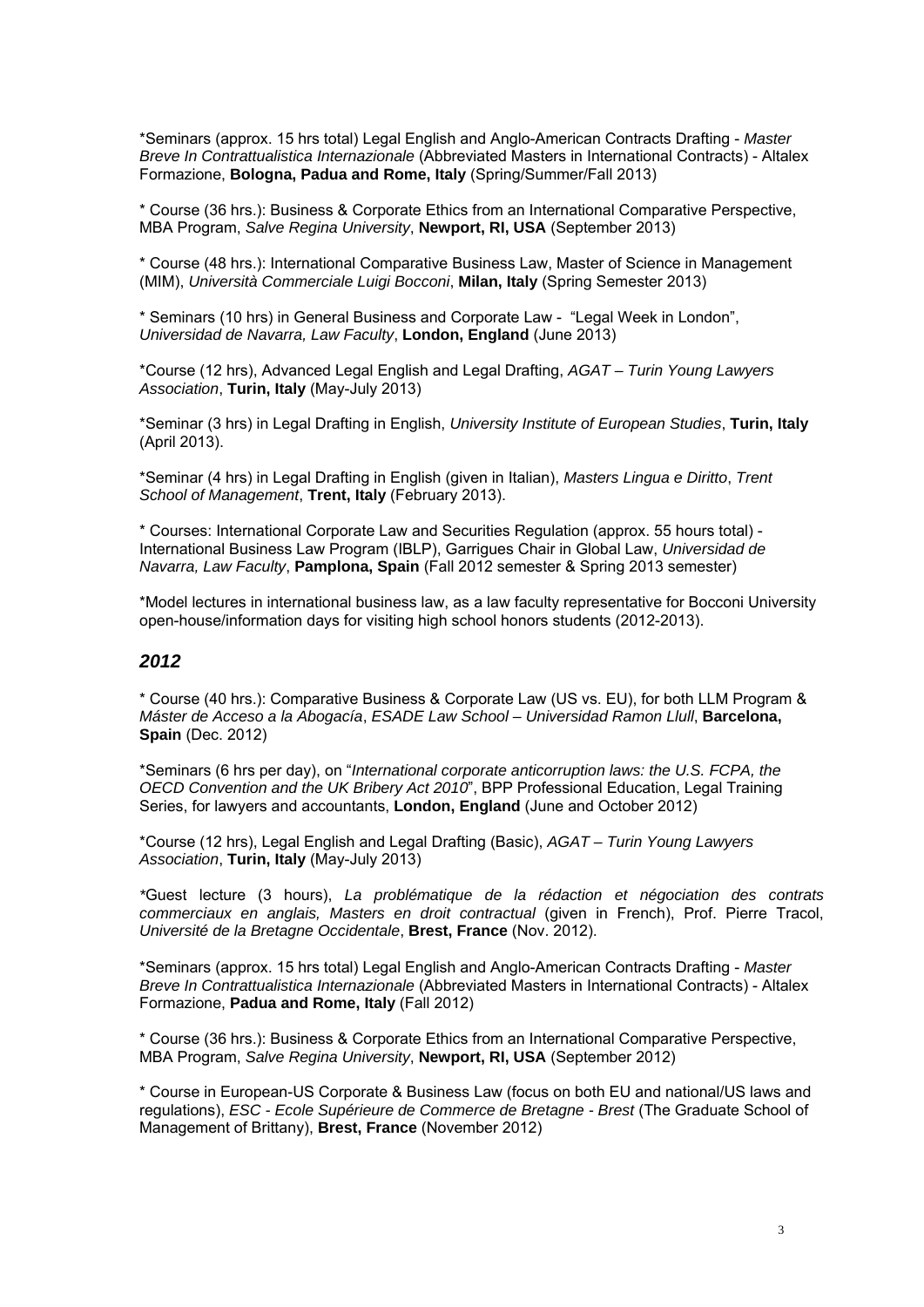\* Course: Introduction to the Principles of Law (for first year students), *ESC - Ecole Supérieure de Commerce de Bretagne - Brest* (The Graduate School of Management of Brittany), **Brest, France** (November 2012)

\* Course (58 hrs., business portion of 9 credit course, co-taught with Prof. Laurent Manderieux): European Union and Comparative Business Law, *Università Commerciale Luigi Bocconi*, **Milan, Italy** (Spring Semester 2012)

\* Course (48 hrs.): International Comparative Business Law, Master of Science in Management, (MIM) *Università Commerciale Luigi Bocconi*, **Milan, Italy** (Spring Semester 2012)

\*Seminars: Terminology, legal writing and contract drafting techniques (3 full days' training), LL.M. in International Trade Law - Contracts and Dispute Resolutions. United Nations International Training Centre of the International Labour Office & the Turin School of Development, et al., **Turin, Italy** (Spring 2012)

# *2011*

\* Courses: International Corporate Law and Securities Regulation (approx. 55 hours total) - International Business Law Program (IBLP), Garrigues Chair in Global Law, *Universidad de Navarra*, **Pamplona, Spain** (Fall Semester 2011 & Spring Semester 2012)

\* Mini-course (40 hrs. total) in Drafting Legal & Commercial Documentation and Legal Operational Risk Management, *ENI Corporate University* (for local in-house counsel and project / financial managers), **Lagos, Nigeria** (September 2011)

\* Seminar (6 hrs.) in Corporate Governance (focus on US rules, the Sarbanes-Oxley Act, Corporate Corruption and related reforms), *Ecole Supérieure de Commerce de Toulouse* (*ESEC*, Barcelona campus), **Barcelona, Spain** (September 2011)

\* Course in European-US Corporate & Business Law (focus on both EU and national laws and regulations), *ESC - Ecole Supérieure de Commerce de Bretagne - Brest* (The Graduate School of Management of Brittany), **Brest, France** (November 2011)

\* Course: Introduction to the Principles of Law (for first year students), *ESC - Ecole Supérieure de Commerce de Bretagne - Brest* (The Graduate School of Management of Brittany), **Brest, France** (November 2011)

\* Mini-course (12 hrs) in US-EU Corporate & Commercial Law Matters (for students in the Export Management Masters Program), *ESC - Ecole Supérieure de Commerce de Bretagne - Brest* (The Graduate School of Management of Brittany), **Brest, France** (November 2011)

\* Mini-course (16 hrs total) in Substantive Law Issues for Pharmaceutical Lawyers, *Boehringer Ingelheim GmbH (through Just Legal Services)*, **Milan, Italy** (October 2011)

\*Seminar (6 hrs per day), on "*International corporate anticorruption laws: the U.S. FCPA, the OECD Convention and the recent UK Bribery Act 2010*", BPP Professional Education, Legal Training Series, for lawyers and accountants, **London, England** (October 2011)

\*Numerous seminars (total approx. 15 hrs) in International Contracts & Legal Drafting, Corporate & Capital Markets Law for EFLIT – English Language for International Transactions, sponsored by the *Università degli Studi di Parma*; **Parma, Alessandria, Udine and Treviso, Italy** (Spring and Fall 2011)

\*Seminars (approx. 15 hrs total) Legal English and Anglo-American Contracts Drafting - *Master Breve In Contrattualistica Internazionale* (Abbreviated Masters in International Contracts) - Altalex Formazione, **Bologna and Rome, Italy** (Fall 2011)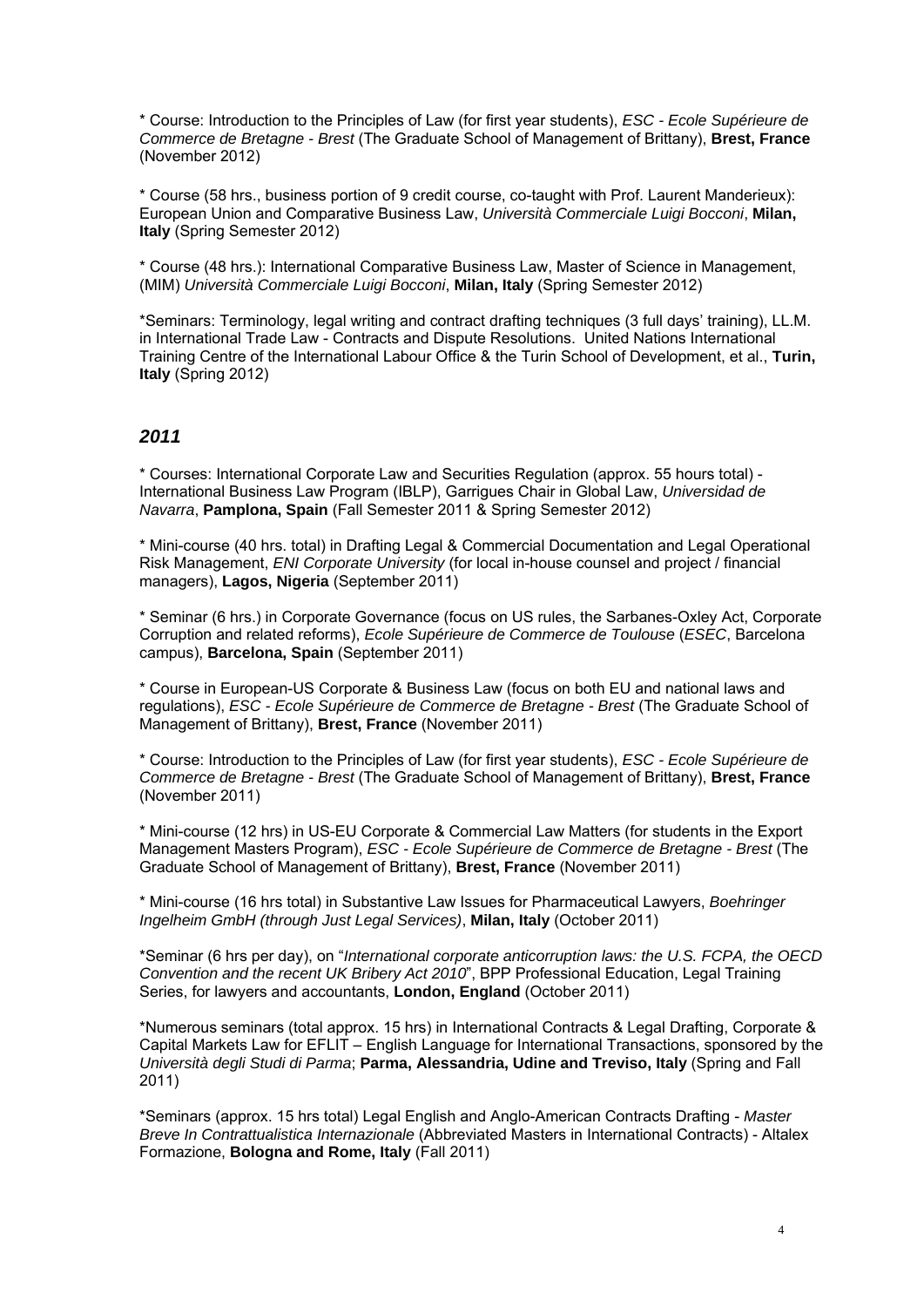\*Seminar (4 hrs.), "Legal drafting, translation and negotiation pitfalls concerning contracts and key documentation in corporate and capital markets transactions (IPOs, M&A deals and international joint ventures", Law Summer School, *Università degli Studi di Trento,* **Trent (Levico Terme), Italy** (August 2011)

\*Seminars (20 hrs. total) Introduction to the US corporate and business law system, international joint ventures and legal drafting in English, Law Summer School, *Università degli Studi di Milano – Bicocca,* **Milan, Italy** (June 2011)

\* Course (48 hrs.): Comparative Business Law, *Università Commerciale Luigi Bocconi*, **Milan, Italy** (Spring Semester 2011)

\* Course (36hrs): International Business and Capital Markets Law: US and European comparative perspectives, MBA Program, School of Business - *Providence College*, **Providence, RI, USA** (Summer Session, June 2011)

\* Course (36 hrs.): Business & Corporate Ethics from an International Comparative Perspective, MBA Program, *Salve Regina University*, **Newport, RI, USA** (Summer Session, June 2011)

\*Seminars (approx. 15 hrs. total) Legal English and Anglo-American Contracts Drafting - *Master Breve In Contrattualistica Internazionale* (Abbreviated Masters in International Contracts) - Altalex Formazione, **Padua, Milan and Rome, Italy** (Spring 2011)

\*Seminars: Terminology, legal writing and contract drafting techniques (3 full days' training), LL.M. in International Trade Law - Contracts and Dispute Resolutions. United Nations International Training Centre of the International Labour Office & the Turin School of Development, et al., **Turin, Italy** (Spring 2011)

\* Course: International Corporate Law and Securities Regulation (9 credits, 46 hours total) - International Business Law Program (IBLP), Garrigues Chair in Global Law, *Universidad de Navarra*, **Pamplona, Spain** (Fall & Spring Semesters 2010/2011)

\*Numerous seminars (total approx. 40 hrs.) in International Contracts & Legal Drafting, Corporate & Capital Markets Law, and Employment Law for EFLIT – English Language for International Transactions, sponsored by the *Università degli Studi di Parma*; **Parma, Padua, Modena, Treviso, Milan and Cagliari, Italy** (Spring 2011)

# *2009/2010*

\* Mini-course (24 hrs. total) in Legal English and Substantive Law for Banking Lawyers, *Banca IntesaSanPaolo (Just Legal Services)*, **Milan, Italy** (October 2010)

\* Course in European-US Corporate Law (focus on both EU and national laws and regulations), *ESC - Ecole Supérieure de Commerce de Bretagne - Brest* (The Graduate School of Management of Brittany), **Brest, France** (November 2010)

\* Course: Introduction to the Principles of Law (for first year students), *ESC - Ecole Supérieure de Commerce de Bretagne - Brest* (The Graduate School of Management of Brittany), **Brest, France** (November 2010)

\* Mini-course (12 hrs.) in US-EU Corporate & Commercial Law Matters (for students in the Export Management Masters Program), *ESC - Ecole Supérieure de Commerce de Bretagne - Brest* (The Graduate School of Management of Brittany), **Brest, France** (November 2010)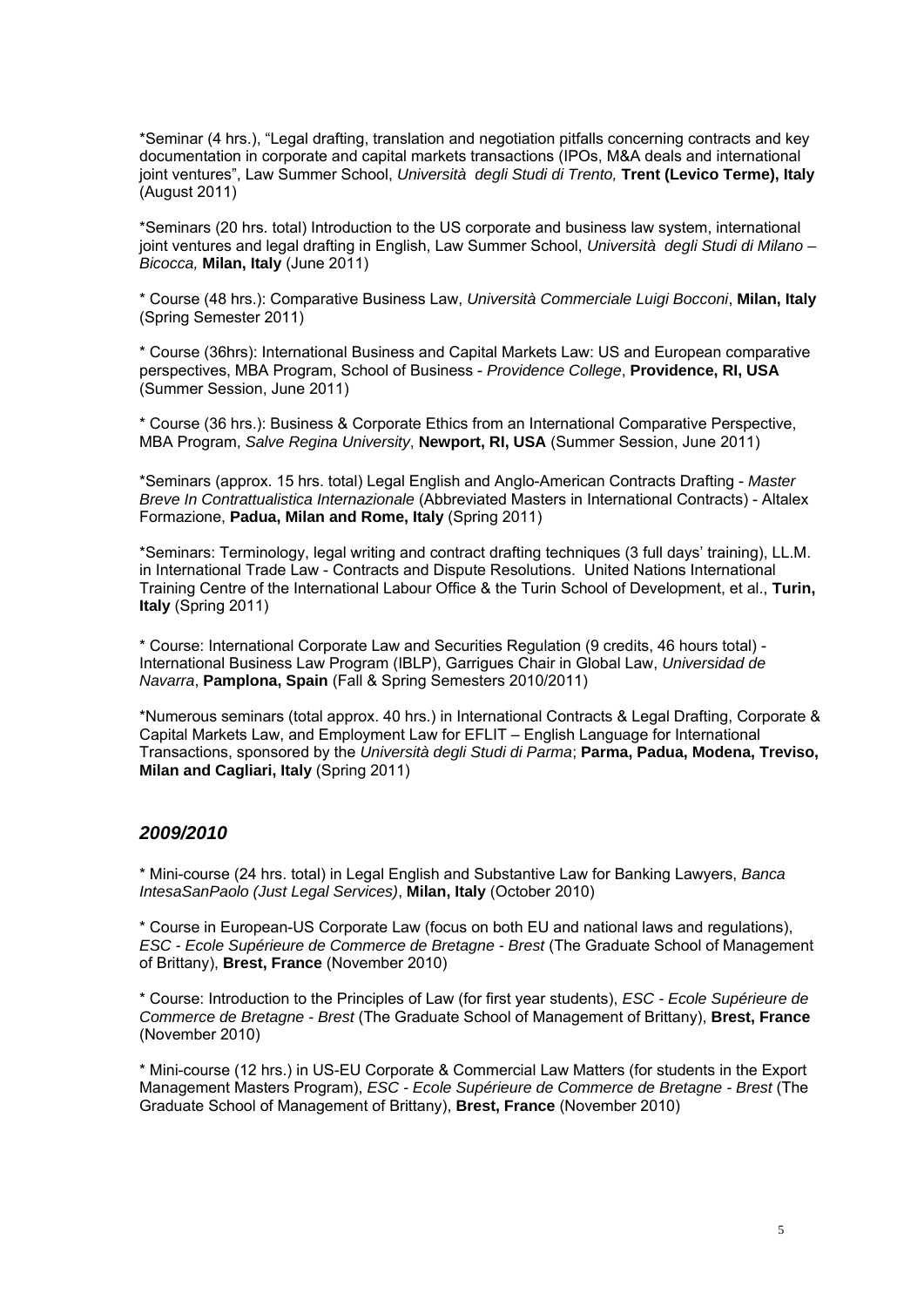\* Mini-course (24 hrs. total) in Legal English and Substantive Law for Pharmaceutical Lawyers, *Boehringer Ingelheim (Just Legal Services)*, **Milan, Italy** (December 2010)

\* Seminar (6 hrs.) in Corporate Governance (focus on US rules, the Sarbanes-Oxley Act, Corporate Corruption and related reforms), *Ecole Supérieure de Commerce de Toulouse* (*ESEC*, Barcelona campus), **Barcelona, Spain** (September 2010)

\* Course (48 hrs): Comparative Business and Corporate Law, *Università Commerciale Luigi Bocconi*, **Milan, Italy** (Spring Semester 2010)

\* Course (48 hrs): Comparative Competition/Antitrust Law (US-EU viewpoints), BIEM Masters, *Università Commerciale Luigi Bocconi*, **Milan, Italy** (Spring Semester 2010)

\*Seminars (approx. 15 hrs total) Legal English and Anglo-American Contracts Drafting - *Master Breve In Contrattualistica Internazionale* (Abbreviated Masters in International Contracts) - Altalex Formazione, **Padua, Milan and Rome, Italy** (Spring and Fall 2010)

\* Seminars (in Italian, 16 hrs) to the Turin Legal Notarial Bar on English law - laws of succession & inheritance, property/real estate transfers and drafting legal documentation, *Università degli Studi di Torino*, **Turin, Italy** (Feb.-June 2010)

\*Seminar (4 hrs), on "*International corporate anticorruption laws: the U.S. FCPA, the OECD Convention and the recent EU Member States efforts*", *Università di Bologna*, *Alma Mater* CIRDCE - *Facoltà di Giurisprudenza*, Master for International Lawyers, **Bologna, Italy** (April 2010)

\*Numerous seminars (total approx. 40 hrs) in International Contracts & Legal Drafting, Corporate & Capital Markets Law, and Employment Law for EFLIT – English Language for International Transactions, sponsored by the *Università degli Studi di Parma*; **Parma, Padua, Modena, Milan and Cagliari, Italy** (Spring and Fall 2010)

\* Course (40 hrs): International Business and Capital Markets Law: US and European comparative perspectives, MBA Program, School of Business - *Providence College*, **Providence, RI, USA** (January 2009)

\* Course (16 hrs): International Corporate Governance Law: US and European comparative views, Masters in International Business Program, Business School – *Plekhanov Russian Academy of Economics*, **Moscow, Russia** (March 2009)

\* Guest lecture: United States Corporate Law and Securities Regulation: education, practice and business aspects, *Institute of Legislation and Comparative Law of the Russian Federation*, **Moscow, Russia** (March 2009)

\* Guest lecture: United States Corporate Law and Securities Regulation in light of the Crisis, *Moscow State Law Academy*, **Moscow, Russia** (March 2009)

\* Course (12 hrs): guest lectures in comparative law: an Introduction to the US legal system and federalism; Property law in Common Law jurisdictions (in Italian, for courses by Profs. Elisabetta Grandi and Bianca Gardella), *Università del Piemonte Orientale*, **Alessandria, Italy** (Spring Semester 2009)

\* Course (40 hrs): International Business and Capital Markets Law: US and European comparative perspectives, MBA Program, School of Business - *Providence College*, **Providence, RI, USA** (June 2009)

\* Course (40 hrs): International Business Law (from a comparative perspective), MBA Program, *Salve Regina University*, **Newport, RI, USA** (Summer Session 2009)

\*Numerous seminars (total 35 hrs) in International Contracts & Legal Drafting, Corporate & Capital Markets Law, and Employment Law for ELIT – English Language for International Transactions,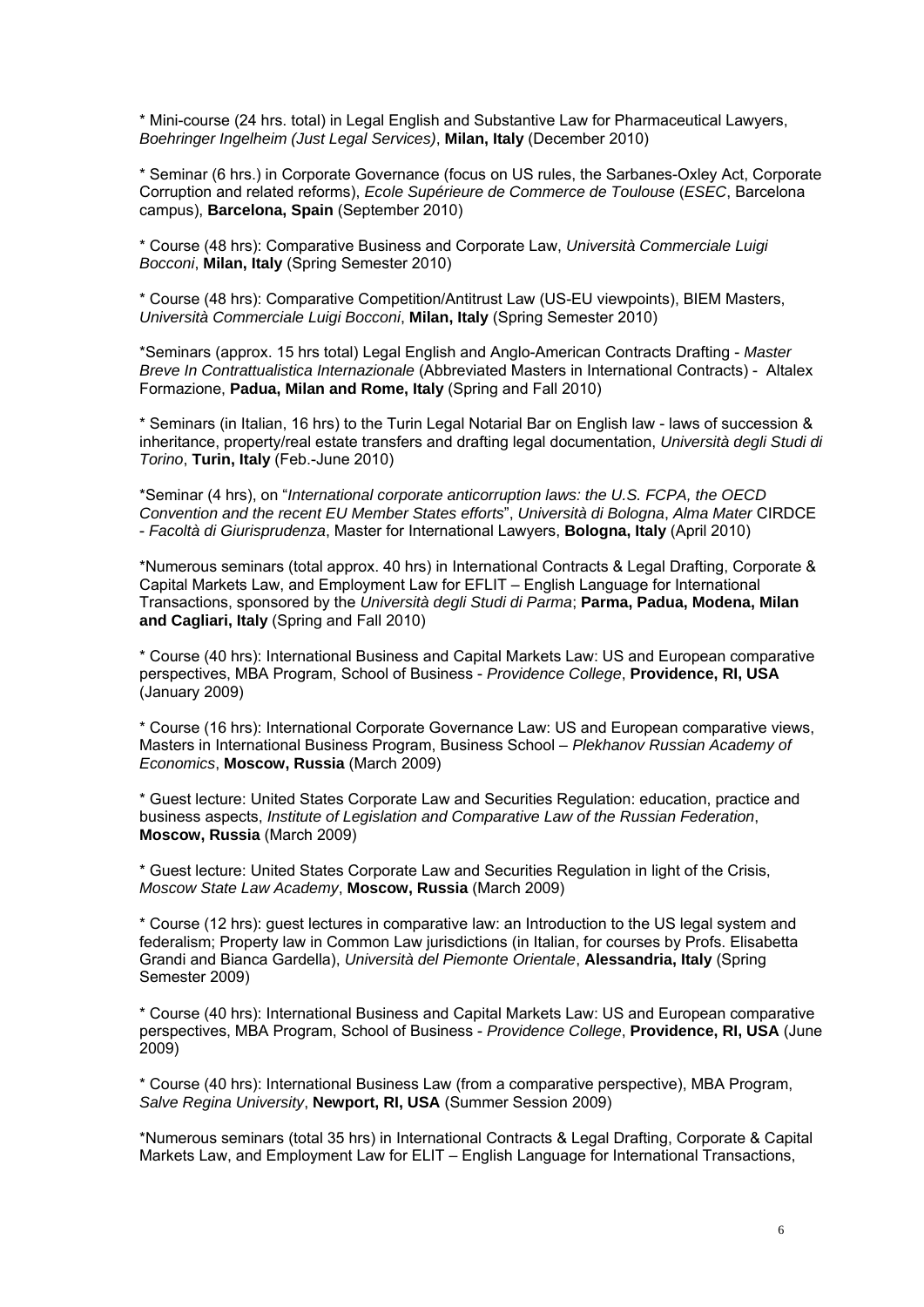sponsored by the *Università degli Studi di Parma*; **Parma, Venice, Mantua, Milan, Rimini, Piacenza, Padua and Genoa, Italy** (Spring 2009)

\* Mini-courses (32 hrs total) in Drafting Commercial Agreements and Legal Documentation Drafting, *ENI Corporate University*, **Milan, Italy** (Spring/Summer 2009)

\* Course (40 hrs): Comparative Business and Corporate Law, *Università Commerciale Luigi Bocconi*, **Milan, Italy** (Spring Semester 2009)

\* Lecture (1 hr): US Corporate & Securities Regulations in Light of the Crisis: Effects in Europe, THEMIS Program Conference, Faculty of Law - *Freie Universität Berlin*, **Berlin, Germany** (21 September 2009)

\* Seminar in Comparative Corporate Law (4 hrs), "Summer Law School", *Università degli Studi di Brescia* (organized by Prof. Cristina Amato), **Brescia, Italy** (September 2009)

\* Seminar (full-day training) in the Sarbanes Oxley Act, the Foreign Corrupt Practices Act and Corporate Governance (6 hrs), BPP Professional Education, Legal Training Series, for lawyers and accountants, **London, England** (27 October 2009)

\* Course in European-US Corporate Law (focus on both EU and national laws and regulations), *ESC - Ecole Supérieure de Commerce de Bretagne - Brest* (The Graduate School of Management of Brittany), **Brest, France** (November 2009)

\* Course: Introduction to the Principles of Law (for first year students), *ESC - Ecole Supérieure de Commerce de Bretagne - Brest* (The Graduate School of Management of Brittany), **Brest, France** (November 2009)

\* Mini-course (12 hrs) in US-EU Corporate & Commercial Law Matters (for Masters students in the Export Management Masters Program), *ESC - Ecole Supérieure de Commerce de Bretagne - Brest* (The Graduate School of Management of Brittany), **Brest, France** (November 2009)

\*Course (law portion, 24 hrs): The Legal and Economic Institutions of Capitalism, co-taught with economist Dr. Joseph Halevi; appointed by Prof. Ugo Mattei and IUC Steering Committee, *International University College of Turin (IUC)*, **Turin, Italy** (Fall 2009)

\* Seminar (full-day training) in UK Corporate Governance, Financial and Securities Law Developments (6 hrs), BPP Professional Education, Legal Training Series, for finance professionals and accountants, **London, England** (30 November 2009)

\* Seminar (full-day training) in UK Companies Act 2006 and UK Regulatory / Legal Update (Combined Code Review, Walker Report, Draft UK Bribery Bill, Corporate Manslaughter and Corporate Homicide Act of 2007, US FCPA, etc.) (6 hrs), BPP Professional Education, Legal Training Series, for finance professionals and accountants, **London, England** (7 December 2009)

\* Seminar (2 hrs): US Tort Law, with a focus on Punitive Damages (in Italian), *Università degli Studi di Milano - Bicocca*, **Milan, Italy** (December 2009)

\* Course (10 hr. portion thereof): International Business and Contracts Law: US and European comparative perspectives, *LIUC – Università Carlo Cattaneo*, **Castellanza, Italy** (Fall 2009)

\* Course: International Corporate Law and Securities Regulation (9 credits, 46 hours total) - International Business Law Program (IBLP), Garrigues Chair in Global Law, *Universidad de Navarra*, **Pamplona, Spain** (Fall & Spring Semesters 2009/2010)

*2008*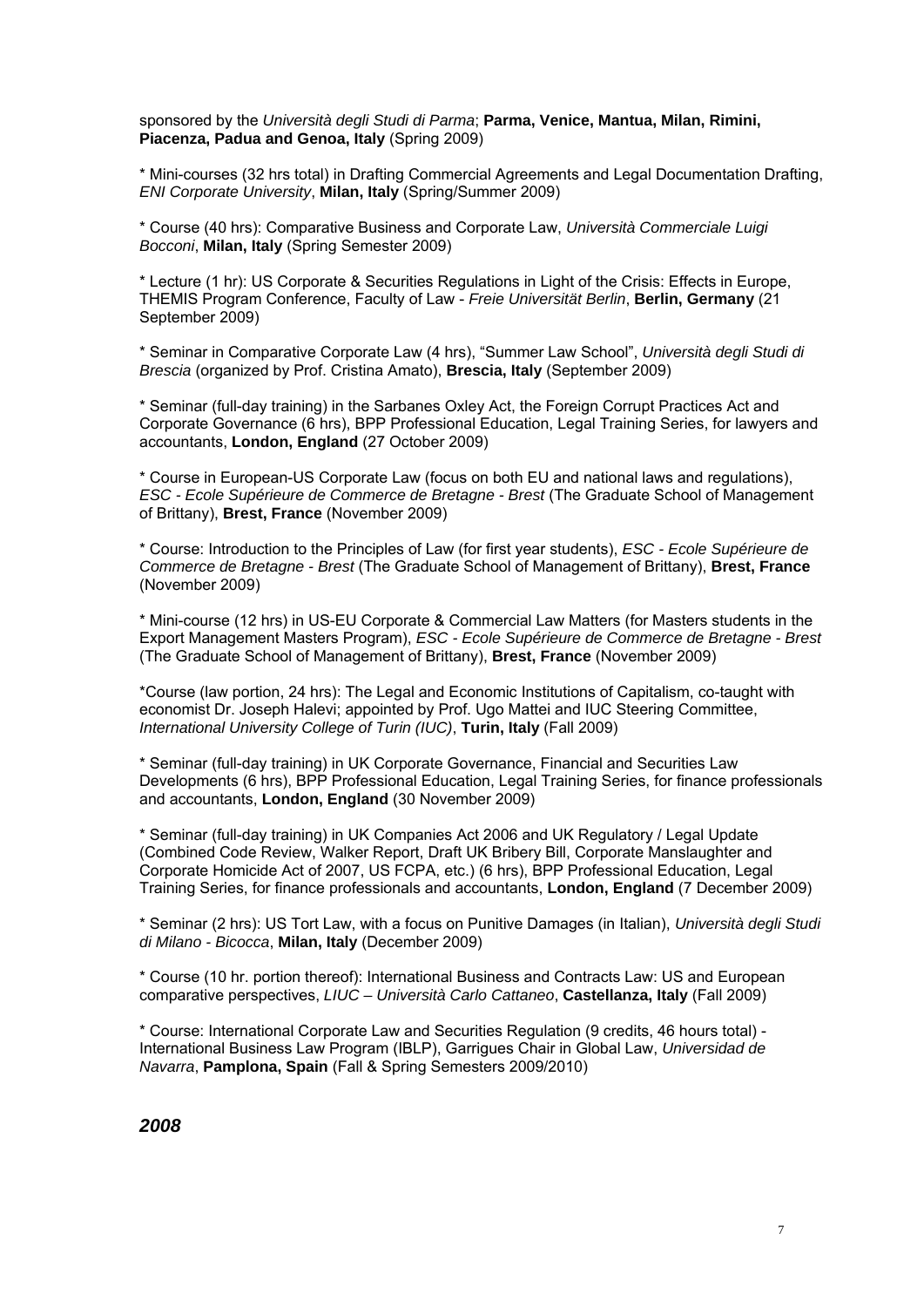\* Seminars (8 hrs): International Corporate and Business Contracts (US - English law focus), (8<sup>th</sup> *Master in Diritto e Impresa* - Master in Law & Business), Il Sole24Ore Business School, **Milan, Italy** (January 2008)

\* Guest seminar (1.5 hrs), "The international impact of US securities and corporate governance rules, an introduction from an investment banking perspective", *IESE Business School, University of Navarra* (sponsored by the MBA Finance Club and Prof. Luis Palencia), **Barcelona, Spain** (January 2008)

\* Seminar series (8 hrs): The US Tort Law System and its role in US society (Historical development of tort liability, Product Liability Suits, Class Actions, the Tort Reform Movement)(in Italian), *Università degli Studi di Milano - Bicocca*, **Milan, Italy** (January 2008)

\* Seminar (4 hrs): International Corporate Law (US-EU comparative overview), (8th *Master in Diritto e Impresa* - Masters in Law & Business), *Il Sole24Ore Business School*, **Milan, Italy** (February 2008)

\* Course (4 hrs): Comparative Contracts Law (in Italian, co-taught with Prof. Michele Graziadei), *Università del Piemonte Orientale*, **Alessandria, Italy** (Spring Semester 2008)

\* Course (10 hrs): Comparative Law: an Introduction to the US legal system and federalism (in Italian, co-taught with Prof. Elisabetta Grandi), *Università del Piemonte Orientale*, **Alessandria, Italy** (Spring Semester 2008)

\* Training Seminar (2 hrs): US securities laws and additional US legal considerations affecting international tranches of Italian IPOs and other capital markets transactions, including PFIC, the OFAC rules, the FCPA and the Investment Company Act (in Italian), *Freshfields Bruckhaus Deringer*, **Milan, Italy** (April 2008)

\* Mini-course (16 hrs) in Drafting Commercial Agreements, *ENI Corporate University*, **Milan, Italy**  (May 2008)

\* Seminars (8 hrs) on US criminal law (sources, federalism, federal crimes, state crimes, law enforcement, extradition, etc.) to participants in the Masters in European Criminal Justice Program, *Università degli Studi di Torino* (in Italian, upon the invitation of Dean Prof. Sergio Vinciguerra), **Turin, Italy** (April/May 2008)

\* Course (40 hrs): International Business and Capital Markets Law: US and European comparative perspectives, MBA Program, School of Business - *Providence College*, **Providence, RI, USA** (Summer Session 2008)

\* Course (40 hrs): International Business Law (from a comparative perspective), MBA Program, *Salve Regina University*, **Newport, RI, USA** (Summer Session 2008

\* Seminar in International Legal Drafting (1 hr): ASLA Legal training series (Association of Milanese Law Firms), **Milan, Italy** (June, 2008)

\* Seminars (12 hrs) in United States and United Kingdom bankruptcy and insolvency law, JLS *Master in Diritto Fallimentare* (professional masters in bankruptcy law), **Milan, Italy** (June, 2008)

\* Training Seminars (24 hrs): US and UK commercial, corporate and securities laws, to in-house counsel (*Direzione Affari Legali*), *FININVEST S.p.A.*, **Milan, Italy** (April – June, 2008)

\* Course (44 hrs): Comparative Business and Corporate Law, *Università Commerciale Luigi Bocconi*, **Milan, Italy** (Spring Semester 2008)

\* Seminars in Comparative Business and Corporate Law (6 hrs), "Summer Law School on the Lake", *Università Statale di Milano* and *Università dell'Insubria* (organized by Prof. Barbara Pozzo), **Como, Italy** (July 2008)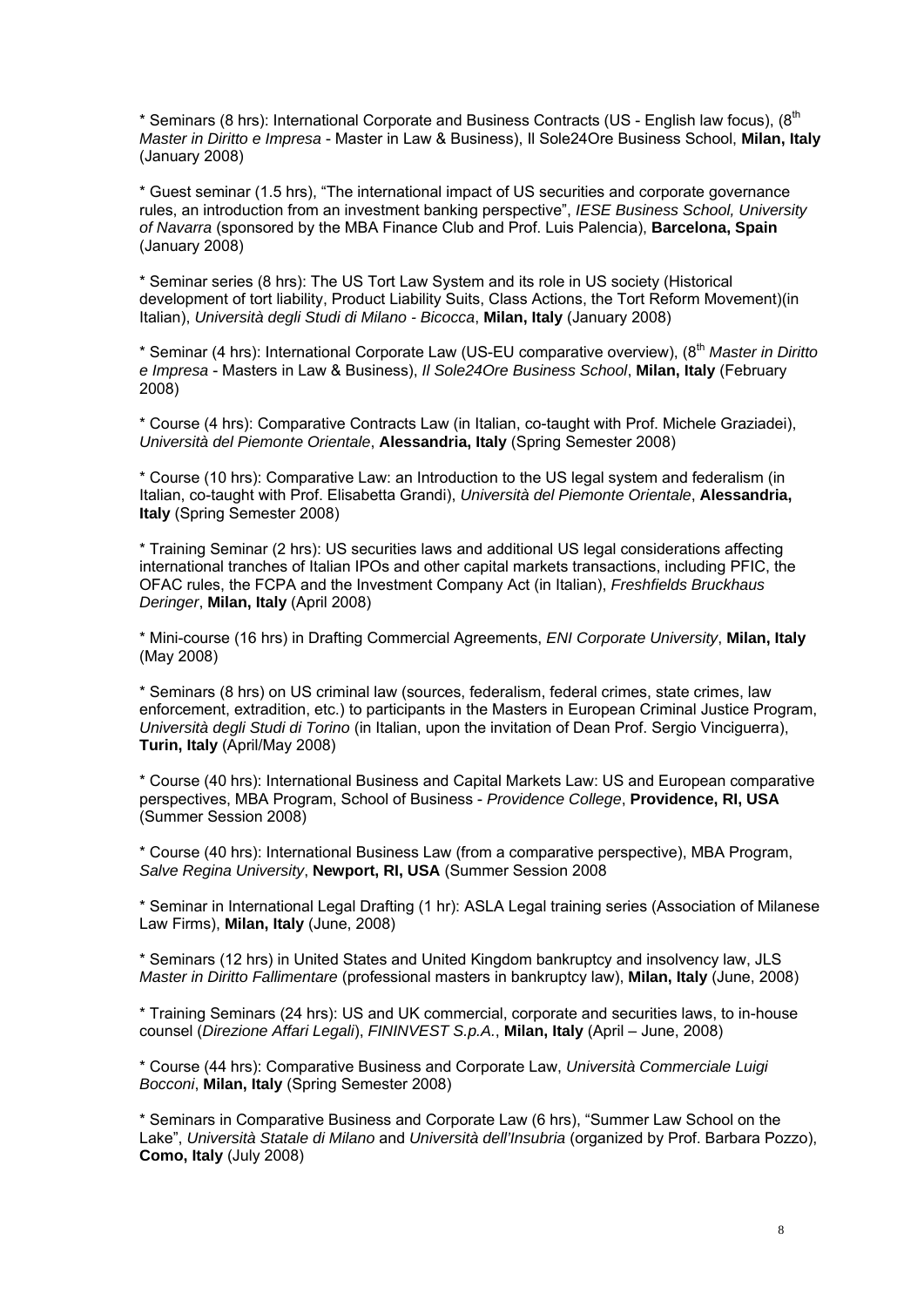Course (24 hrs): Legal English for the AIGI (*Associazione Italiana di Giuristi d'Impresa*- Italian Association for In-house Counsel), **Milan, Italy** (Summer, 2008)

\* Mini-course (2 days) in English for Banking and Finance, *ENI Corporate University*, **Milan, Italy**  (September 2008)

\* Course: International Corporate Law and Securities Regulation (9 credits) - International Business Law Program (IBLP), Garrigues Chair in Global Law, *Universidad de Navarra*, **Pamplona, Spain** (Fall Semester 2008)

\* Course in European Corporate Law (focus on both EU and national laws and regulations), *ESC - Ecole Supérieure de Commerce de Bretagne - Brest* (The Graduate School of Management of Brittany), **Brest, France** (November 2008)

\* Course: Introduction to the Principles of Law (for first year students), *ESC - Ecole Supérieure de Commerce de Bretagne - Brest* (The Graduate School of Management of Brittany), **Brest, France** (November 2008)

\* Course (10 hr portion thereof): International Business and Contracts Law: US and European comparative perspectives, *LIUC – Università Carlo Cattaneo*, **Castellanza, Italy** (Fall 2008)

\* Seminar on corporate crimes under US law (both regulations and enforcement efforts) to participants in the Masters in European Criminal Justice Program, *Università degli Studi di Torino* (in Italian, upon the invitation of Dean Prof. Sergio Vinciguerra), **Turin, Italy** (Fall 2008)

# *2007*

\* Guest Lecture (3 hrs): The Enron Debacle: Lessons in US Corporate Governance, especially as applicable to investment and hedge fund decision-making (for Prof. Dino Sola), *International University of Monaco*, **Monte Carlo, Principality of Monaco** (February 2007)

\* Professional Workshops (6 hrs), "Corporate Governance and Information: American and European Approaches", European Agency for Reconstruction (EU) and Development Fund of the Republic of Montenegro, **Podgorica, Montenegro** (8-9 March 2007)

\* Course (10 hrs): Comparative aspects of Torts and Contracts Law (co-taught with Prof. Michele Graziadei), *Università del Piemonte Orientale*, **Alessandria, Italy** (Spring Semester 2007)

\* Guest lecture (2 hrs) on the US Law & Economics school of thought and effects on public law policies, for doctoral candidates in international public law at *Università Commerciale Luigi Bocconi,*  **Milan, Italy** (March 2007)

\* Guest presentation (1 hr) at the International Conference on Corporate Criminal Liability (gave an overview of US, UK and Canadian corporate criminal liability), *Università degli Studi di Torino*, **Turin, Italy** (April 2007)

\* Guest lecture (3 hrs) on sources of US criminal law to participants in the Master in European Criminal Justice Program, *Università degli Studi di Torino* (upon the invitation of Dean Prof. Sergio Vinciguerra), **Turin, Italy** (April 2007)

\* Guest lecture (2 hrs) on the Enron scandal and the Sarbanes-Oxley Act, Course in Comparative Business Law, taught by Prof. Catherine Rogers, *Università Commerciale Luigi Bocconi*, **Milan, Italy** (April 2007)

\* Course (10 hrs): Advanced Commercial Law, Comparative Aspects, *Università degli Studi di Bergamo* (co-taught with Prof. Sandro Morini), **Bergamo, Italy** (Spring, 2007)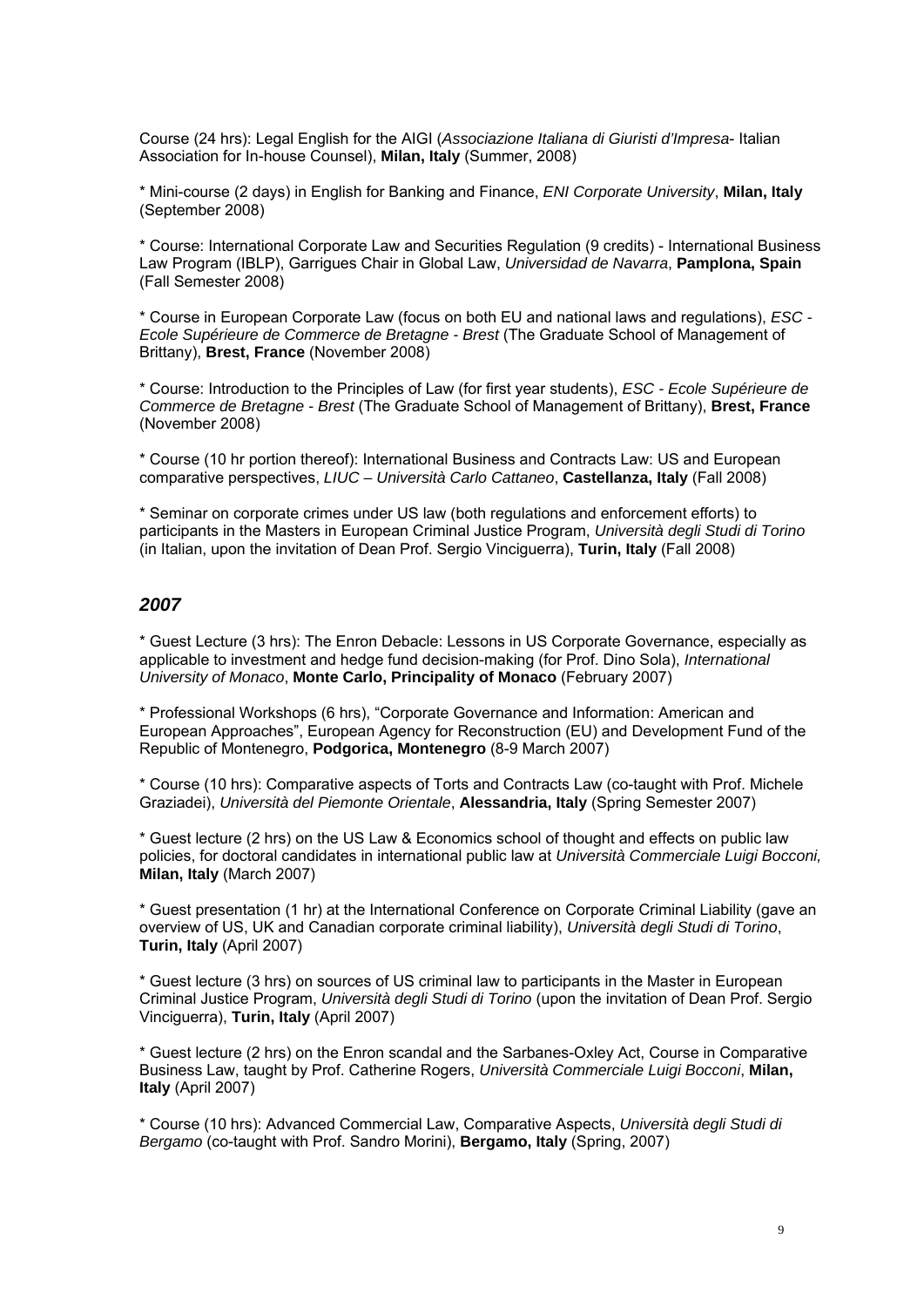\* Mini-course (8 hrs) in Drafting Commercial Agreements, *ENI Corporate University*, **Milan, Italy**  (May 2007)

\* Seminar (4 hrs) on US criminal law (federalism, federal crimes, state crimes, law enforcement, extradition, etc.) to participants in the Master in European Criminal Justice Program, *Università degli Studi di Torino* (in Italian, upon the invitation of Dean Prof. Sergio Vinciguerra), **Turin, Italy** (May 2007)

\* Course (24 hrs): International Corporate Governance (comparative legal portion, co-taught with Catherine Rogers, Penn State Law), *Università Commerciale Luigi Bocconi*, **Milan, Italy** (Spring Semester 2007)

\* Seminar (4 hrs): Introduction to UK Bankruptcy Law, part of the Master in Bankruptcy and Insolvency Law, *Just Legal Services* (professional ongoing legal education institute for attorneys and managers), **Milan, Italy** (June, 2007)

\* Gave Summer School Plenary Lecture (1 hr) entitled "Comparative views on Corporate Governance & Investor Protection: Cooperation & convergence between the European Union and the United States", *University of Miami Law School*, Summer School at *Universitat Pompeu Fabra,*  Law Faculty, **Barcelona, Spain** (July 2007)

\* Visiting lecturer (15 hrs) in International and US Corporate Governance & Corporate/Securities law, Summer Business School, *Warsaw School of Economics*, **Warsaw, Poland** (July 2007)

\* Course (24 hrs): Legal English for the AIGI (*Associazione Italiana di Giuristi d'Impresa*- Italian Association for In-house Counsel), **Milan, Italy** (Summer, 2007)

\* Guest lecture (2 hrs) as part of the JU-CU US law program lecture series, "Challenges to US and EU securities regulators in globalizing the securities markets", *The Jagiellonian University*, **Kraków, Poland** (October 2007)

\* Seminar (6 hrs) in Corporate Governance (focus on US rules, the Sarbanes-Oxley Act and related reforms), *Ecole Supérieure de Commerce de Toulouse* (*ESEC*, Barcelona campus), **Barcelona, Spain** (October 2007)

\* Conference colloquium (in Spanish, 1.5 hrs), "*El régimen de responsabilidad de los administradores en Estados Unidos*" (Liability rules governing corporate directors in the US), *Universitat Abat Oliba CEU* (in Spanish, co-sponsored by the *Universitat de Barcelona*), **Barcelona, Spain** (October 2007)

\* Seminar (4 hrs) on corporate crimes under US law (both regulations and enforcement efforts) to participants in the Master in European Criminal Justice Program, *Università degli Studi di Torino* (in Italian, upon the invitation of Dean Prof. Sergio Vinciguerra), **Turin, Italy** (October 2007)

\* Introductory course (24 hrs) in US law and legal drafting for law professors and doctoral students, *Università degli Studi di Salerno*, **Salerno, Italy** (October - December 2007)

\* Mini-course (24 hrs) in Drafting Legal Documentation in English and Legal Operational Risk Management, *ENI Corporate University* (for in-house counsel, project engineers and contract managers), **Atyrau, Kazakhstan** (November 2007)

\* Mini-course (16 hrs) in Drafting Commercial Agreements, *ENI Corporate University* (for in-house counsel, project engineers and contract managers), **Atyrau**, **Kazakhstan** (November 2007)

\* Course (36 hrs) in European Corporate Law (focus on both EU and national laws and regulations), *Ecole Supérieure de Commerce de Bretagne - Brest* (The Graduate School of Management of Brittany), **Brest, France** (November 2007)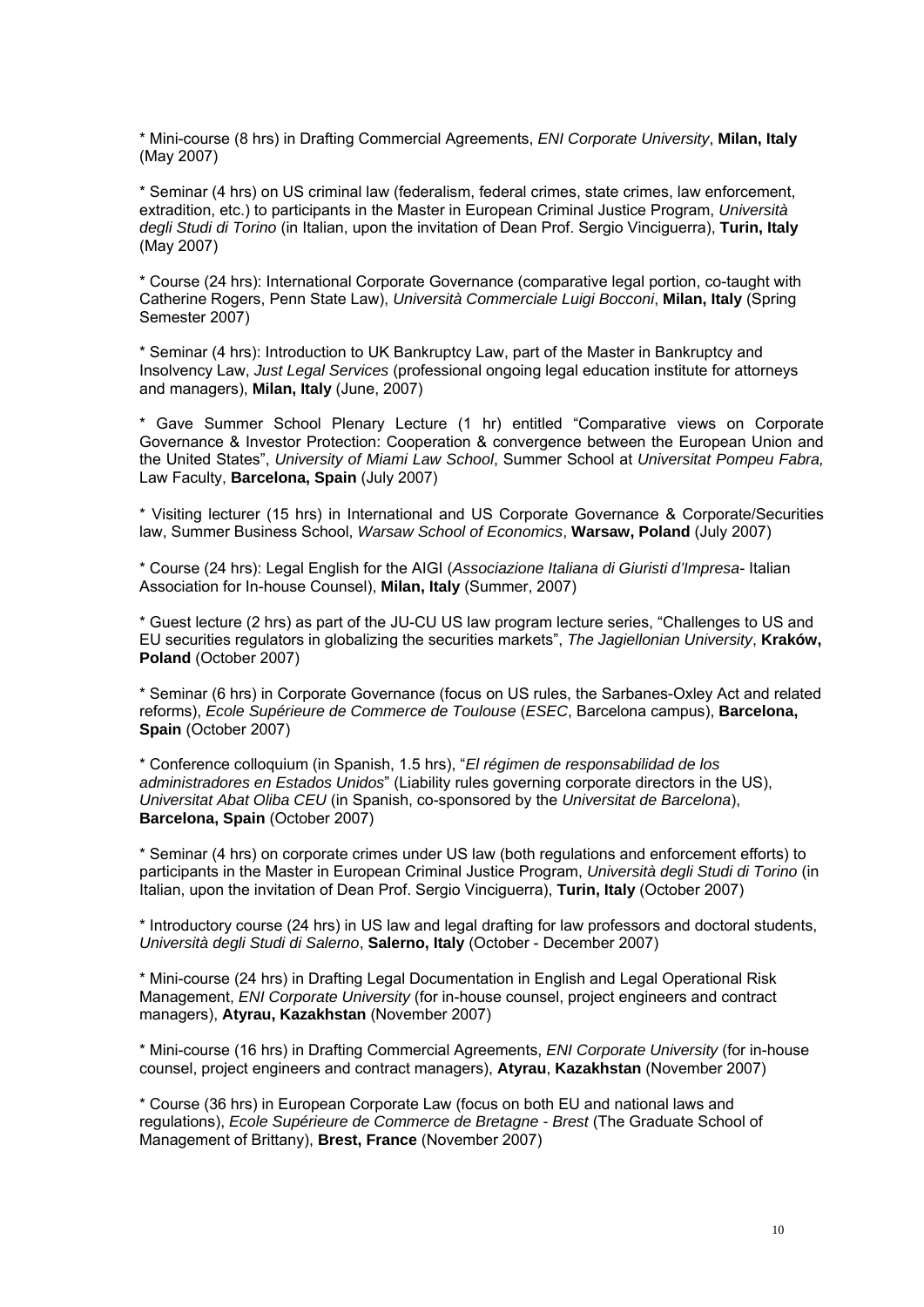# *2006*

\* Course: International Corporate Governance (comparative legal portion, 12 hrs.), co/taught with Catherine Rogers (Penn State University – Dickinson School of Law), *Università Commerciale Luigi Bocconi*, **Milan, Italy** (Spring Semester 2006)

\* Guest lecture series (8 hrs) on the US legal system (historical development, education, jury system, federal & state court systems, administrative law, etc.), *Università degli Studi di Torino* (for Profs. Silvia Ferreri, Michele Graziadei and Roberta Aluffi Beck), **Turin, Italy** (Spring 2006 to present)

\* Course: US Law of Corporations (Historical development, the role of Delaware state corporate law, federal securities laws), Master of Corporate Law and Procedure (16 hrs), *Just Legal Services*  (professional ongoing legal education institute for attorneys and managers), **Milan, Italy** (Summer 2006)

\* Guest lecture: Introduction to the US Capital Markets and law governing IPOs, Chinese/Italian dual MBA program (2 hrs), *Università degli Studi di Bergamo*, **Bergamo, Italy** (May 2006)

\* Mini-course (32 hrs) in Drafting Legal Documentation in English and Legal Operational Risk Management, *ENI Corporate University* (for local project and financial managers), **Port Harcourt (Niger Delta), Nigeria** (October 2006)

*\** Guest lecture (2 hrs): Introduction to the US legal system, *Università degli Studi di Milano - Bicocca* (for Prof. Diana Cerini), **Milan, Italy** (October 2006)

\* Seminar series (8 hrs): The US Tort Law System and its role in US society (Historical development of tort liability, Product Liability Suits, Class Actions, the Tort Reform Movement), *Università degli Studi di Milano - Bicocca*, **Milan, Italy** (Nov./Dec. 2006)

\* Seminar (6 hrs) in Corporate Governance (focus on the US rules and the Sarbanes-Oxley Act and related reforms), *Ecole Supérieure de Commerce de Toulouse* (*ESEC*, Barcelona campus), **Barcelona, Spain** (December 2006)

### *III. Research and writing activities*

My current research focuses on questions of comparative corporate, securities and business law, especially as regards international corporate governance in relation to bribery and corruption matters. In the long-term, while I will continue with these themes generally, I also plan on pursuing more wide-ranging research with colleagues in additional areas where law and business intersect.

Currently researching EU doctoral thesis, "*The Parameters of Fiduciary Duties of Boards of Directors and Executive Officers Concerning Corporate Corruption and Bribery: Comparative Development of Applicable Laws, Regulations and Cases (US- Delaware, England & Wales and France)*" as a candidate for European Doctorate in Law, *Universidad de Navarra – Facultad de Derecho*, Pamplona, Spain.

Completed assistant editing work for the English translation of an award-winning legal treatise in Spanish, ¿*Qué es el Derecho Global*? (The New Global Law) by Prof. Rafael Domingo, Cambridge University Press.

Official legal-linguistic advisor for the Law Study/Report commissioned by the European Parliament regarding the efficiency of land registration procedures and the potential of title insurance throughout the EU; European Procurement Procedure IP/C/PETI/IC 2008-066 (July-Oct. 2009): comparative Anglo-American and European civil law jurisdictions' approaches, directed by Prof. Cristina Amato, Universities of Milan and Brescia.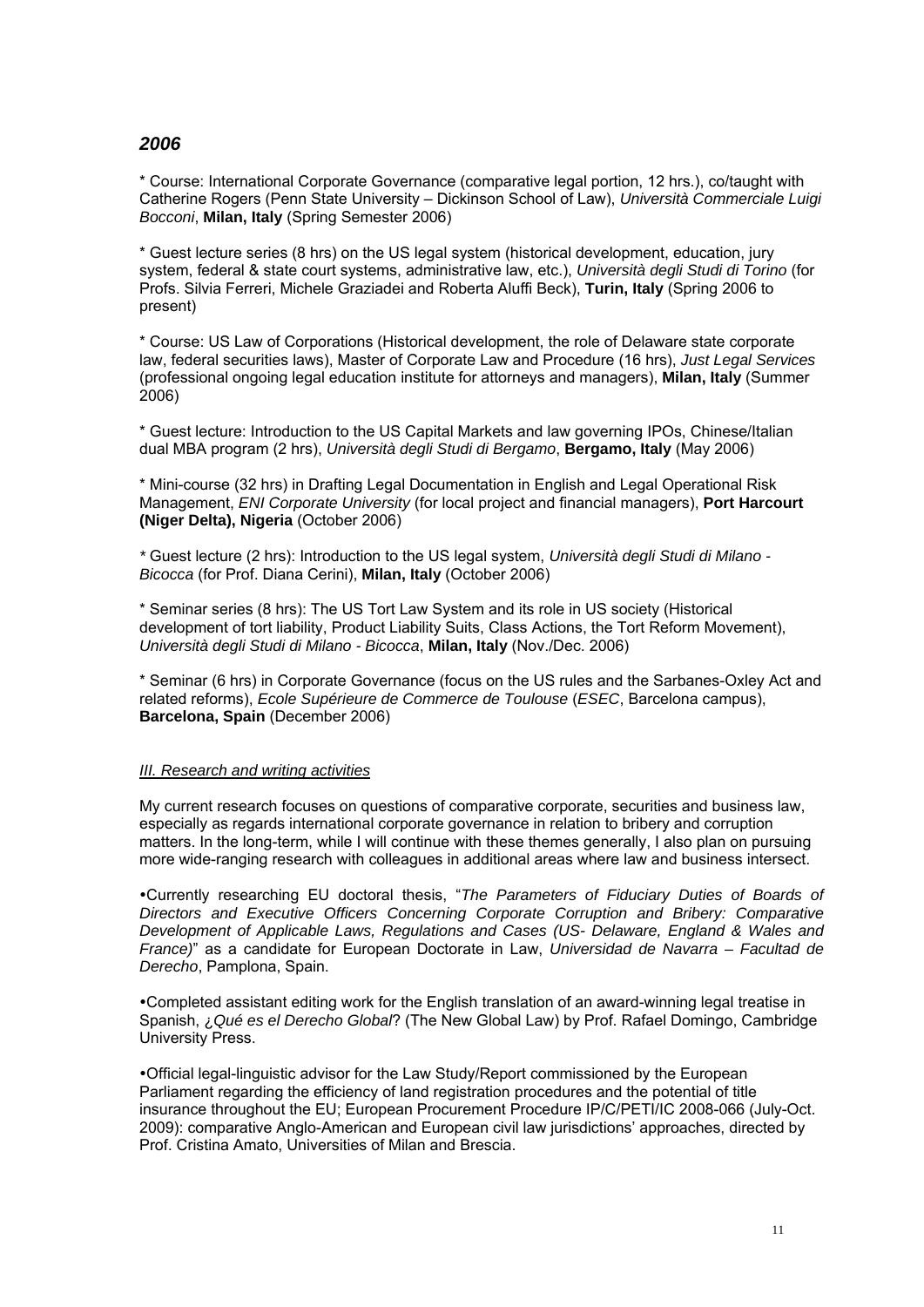**Articles (**published and being written):

*\*"The US Foreign Corruption Practices Act of 1977 and the UK Bribery Act of 2010, an Overview and Comparison between the Two, with Special Attention to Coverage of Russian Individuals and Business Entities",* Корпоративный юрист (*Korporativniye Yurist*, Wolters Kluwer Publications-Russia, 2012, №11, November 2012, (http://www.clj.ru/journal/221/3520/)

*\*"Appunti sulla responsabilità penale societaria negli USA (con accenni al Regno Unito e Canada)"*[Notes on Corporate Criminal Liability in the US, with references to the United Kingdom and Canada], in the law review *Diritto penale XXI secolo*, Anno VII-n.2 luglio-dicembre 2008, directed by Prof. Sergio Vinciguerra, *Università degli Studi di Torino*, CEDAM publishers, pp.347- 355

\**"Las leyes y regulaciones jugaron un papel de primer grado en la crisis economica global*", **LegalToday**, Thomson Aranzadi publishers, front page for online Spanish legal journal, 2 December 2008 (available on-line at http://www.legaltoday.com/index.php/actualidad/entrevistas/las-leyes-y-regulaciones-jugaron-unpapel-de-primer-grado-en-la-crisis-economica-global)

\*Interview (filmed in Spanish) with the Gertrude Ryan Law Observatory (US-EU law) regarding legal aspects of the US 2008 financial collapse **(***Entrevista a Patrick J. O'Malley sobre los aspectos legales del colapso financiero en EEUU*.) (Available at http://www.fundaciongertruderyan.org/index.php/es/2008-noticias/107-entrevista-a-patrick-jomalley-sobre-los-aspectos-legales-del-colapso-financiero-en-eeuu.html)

Wrote chapter as contribution to 2010 book/guide on contracts drafting in English from the Italian perspective and related legal developments, directed by Prof. Silvia Ferreri, *Università degli Studi di Torino*: "*Straddling the lines between the Anglo-American and Italian contracts worlds: the experience of an American corporate/capital markets attorney; potential great changes in view"*  (Falsi amici e trappole linguistiche. Termini contrattuali anglofoni e difficoltà di traduzione. 2010, Giappichelli Editore, 286 pp., ISBN 978-88-348-9625-9).

Currently finalizing a co-authored article entitled, "*An Examination of Global Law, Ethics and International Business*", with Prof. Gurvan Branellec (*France Business School* and *Université de la Bretagne Occidentale*).

Currently writing an article entitled "*A General Overview of Criminal, administrative and civil liability for directors under English law"*, Journal of the Polish Institute of Directors, PID, Warsaw, Poland (to be completed by the end of 2014).

*IV. Initial References (numerous additional references available on demand)*

- 1. Prof. Silvia Ferreri, Chair of the Anglo-American Law Department, University of Turin Law Faculty, Via Sant' Ottavio 54, Turin (Italy), email: silvia.ferreri@unito.it, tel. +39 011 670 3230.
- 2. Prof. Michele Graziadei, Full Professor of Comparative Law, University of Turin Law Faculty, Biblioteca, Corso San Maurizio 24, Turin (Italy), email: michele.graziadei@unito.it, tel. +39 011 670 3230.
- 3. Prof. Diana Cerini, Professor of Private Comparative Law, University of Milan Bicocca, Law Faculty, U6-2075, Piazza dell' Ateneo Nuovo 1, 20126 Milan (Italy), email: Diana.cerini@unimib.it, tel. +39 02 6448 4058.
- 4. Ms. Ivana Stjepovic, English and Canadian-qualified senior corporate & securities lawyer, my former supervising attorney at Freshfields Bruckhaus Deringer, Milan (Italy); email: ivana.stjepovic@hotmail.it; tel. +39 02 625301